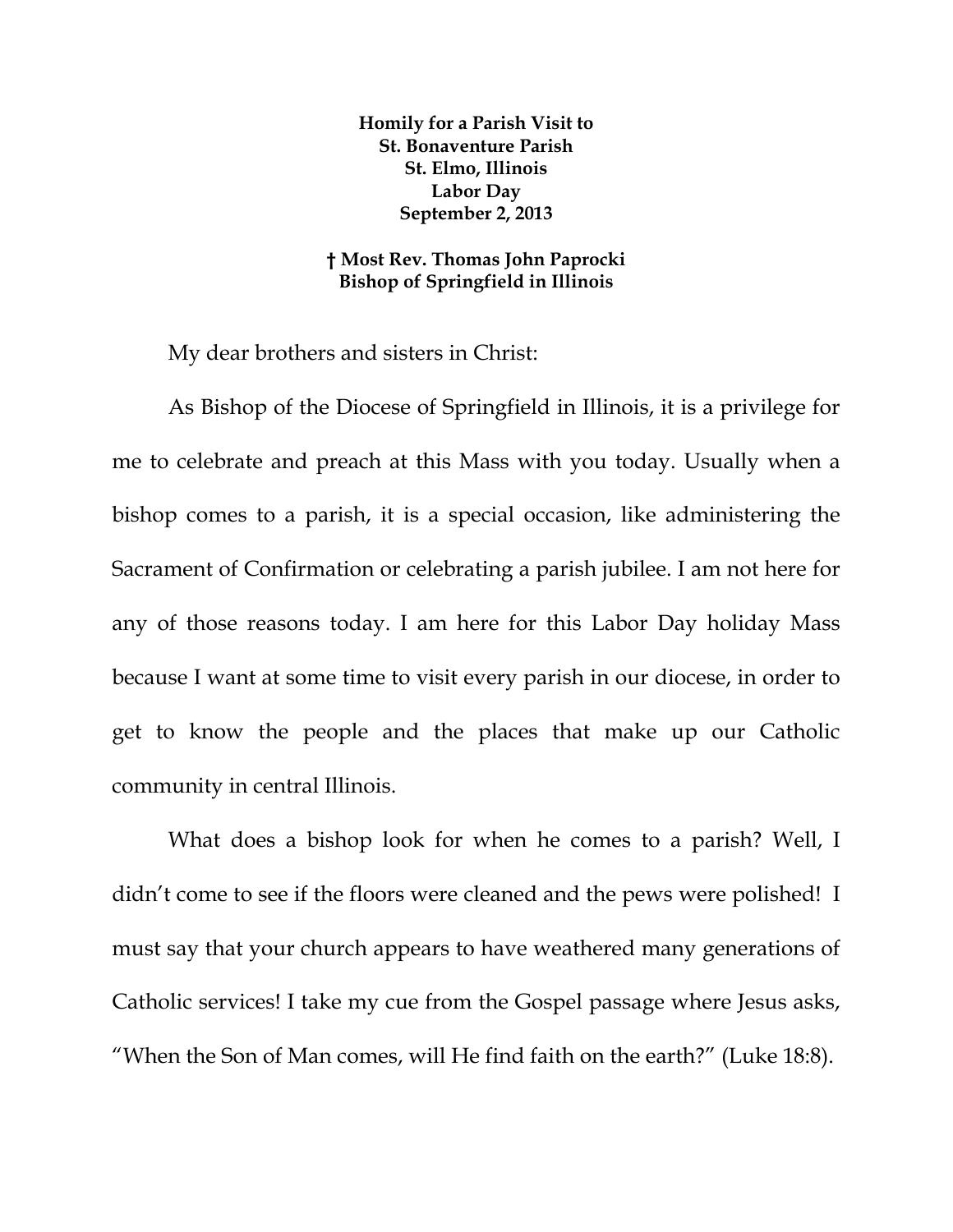First and foremost, when a bishop comes to a parish, he looks for the presence of the Catholic **faith**, to see whether it is strong and vibrant, whether it is growing, and if the conditions are present for its continued growth in the future. So it is good to see people of faith gathered here.

At the same time, a pastoral visit is not just a time for a bishop to see the parish, but also for the parish to see the bishop. The Church is all about relationships. As the three persons of the Trinity are an intimate communion of Father, Son and Spirit in relationship to each other, the Church exists as a communion in relationship to God and in relation to each other, the People of God, the Body of Christ. As a bishop, I have a special relationship with you, and you have a special relationship with me, and one of my roles is to bridge the relationship between you and the Pope and the rest of the universal Church, so that we may all be one in Christ's Body, into which we have been incorporated by the grace of Baptism.

As we celebrate Labor Day today, our scripture readings provide us with a spiritual perspective on work. The worldly perspective of work is basically that a job is needed to make money, and money is needed to support yourself and your family. If you're really lucky, you might actually get a job that you enjoy doing, and get paid for doing it. That is true as far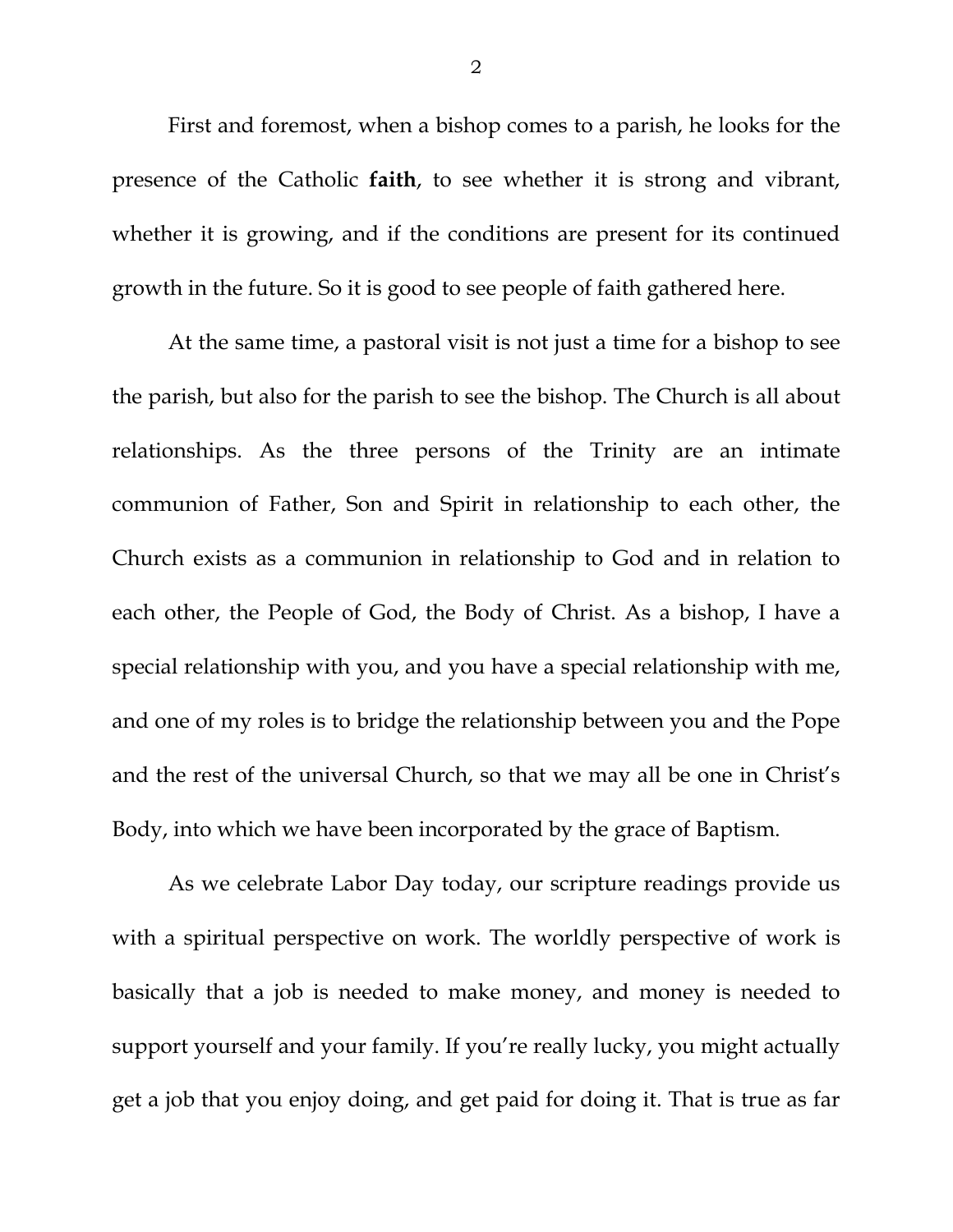as it goes in the worldly perspective, but the spiritual perspective goes so much beyond that to provide a much deeper meaning, which we call the sanctification of work.

In our first reading from the Book of Genesis, God created man and then "settled him in the garden of Eden, to cultivate and care for it" (*Genesis* 2:19). Man's work in cultivating and caring for the garden was not simply to give man something to do, but actually to share in the work of cultivating and caring for God's creation. In our Gospel passage from St. Matthew, Jesus says that we are to "seek his way of holiness" (*Matthew* 6:33). In the spiritual perspective of work, we see a connection between our labors and seeking God's way of holiness.

The practical steps on the path to holiness applicable to all the Christian faithful involve following a basic plan of life. Some of these steps require daily application, such as praying a Morning Offering at the beginning of the day, the Angelus at 12:00 and 6:00 o'clock, grace before meals, an examination of conscience, an act of contrition and a prayer of thanksgiving at bedtime. Praying the Rosary, doing acts of penance, giving to charity and reading the Bible and other spiritual books should be done on a regular basis, if not daily. Everyone must participate in Mass and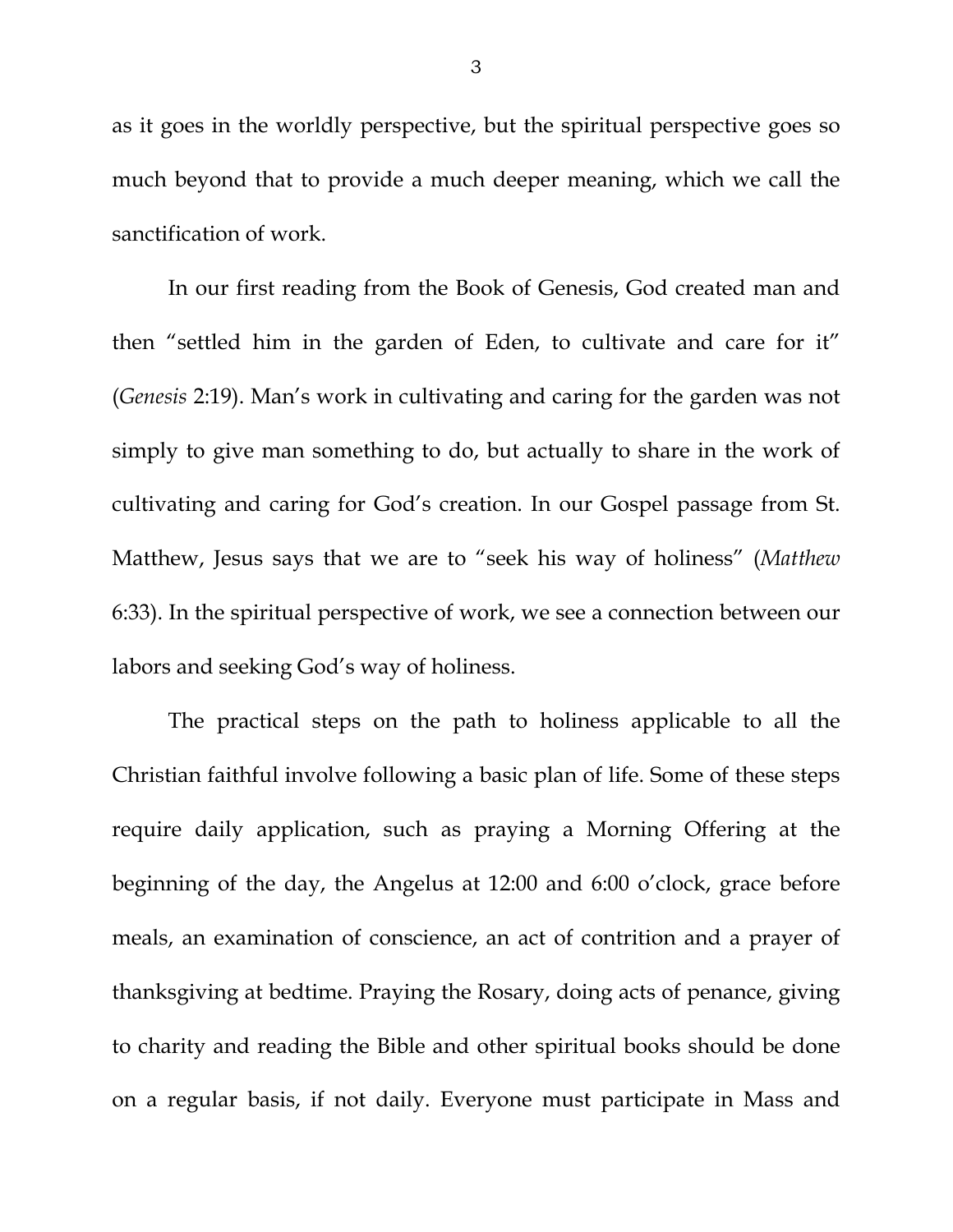receive the Holy Eucharist at least once a week on Sunday to be nourished in the faith and strengthened in the bonds of communion with the Body of Christ, but many people attend Mass every day, especially during Lent, in order to obtain its bountiful graces and support for daily life. In my opinion, going to the Sacrament of Penance to confess and be absolved of our sins is something that we should do at least monthly to be reconciled with God and with His Church.

The path to holiness does not stop with specifically religious and spiritual activities, but extends into our daily lives at home, at school and at work. While the "universal call the holiness" was highlighted at the Second Vatican Council, almost 400 years ago St. Frances de Sales wrote in his classic spiritual masterpiece, *The Introduction to the Devout Life*, that holiness is possible in all walks of life, under any circumstance and at all times. Whatever the tasks we have to perform in the world we are all called to be saints. Holiness is not the prerogative of the monks, nuns and parish priests, but of all. Everyone is called to live a life of holiness. Every human being is called to enter into a living, loving and vibrant relationship with God, each according to his or her status in life.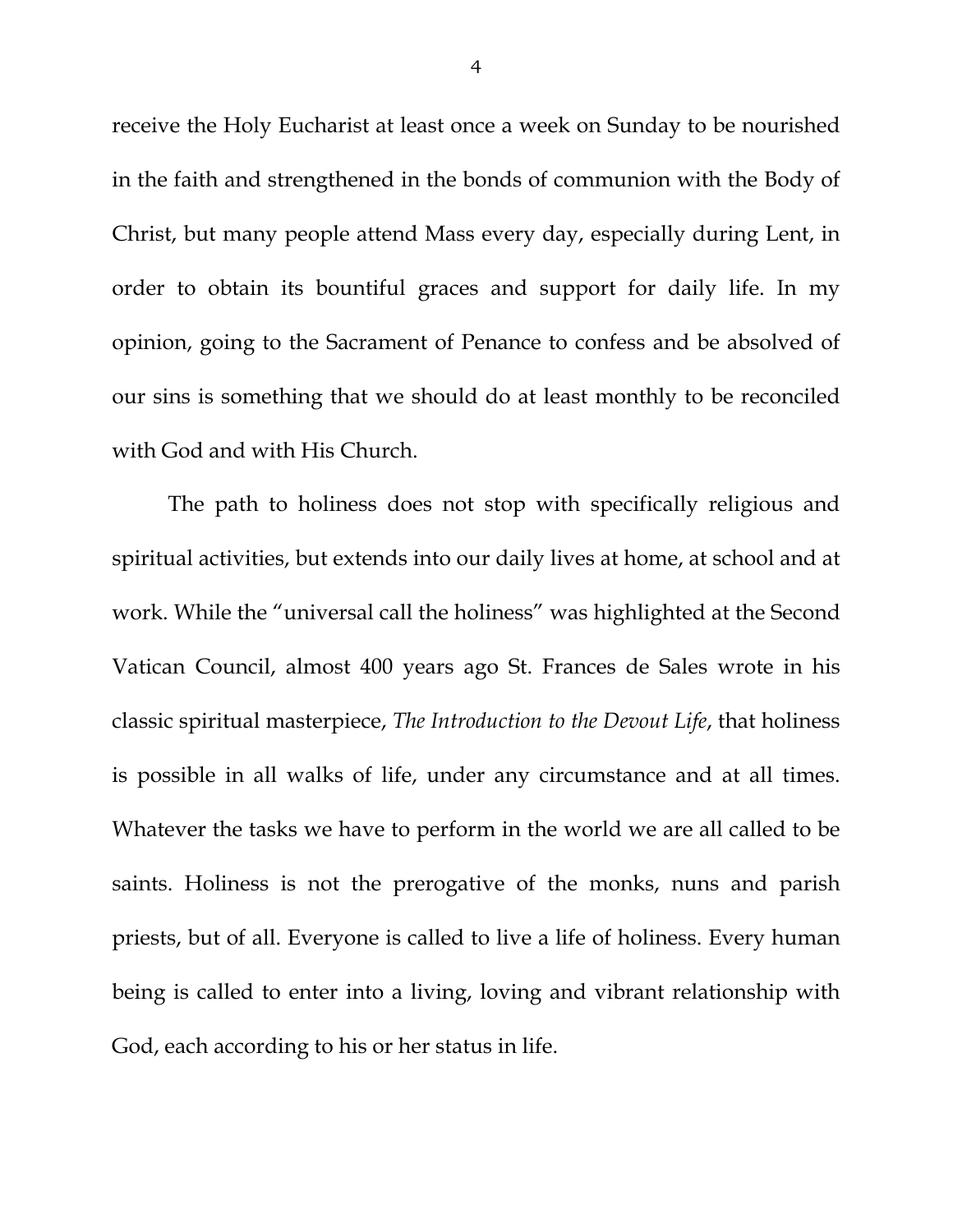A good concrete example for lay people of sanctifying the everyday life of work was described by a laundry worker, who said that before he came to understand the concept of "sanctification of work," when he was cleaning shirts in his Dad's laundry, he "would often let little stains pass by, especially if they were under the collar or someplace hard to reach. It was too much hard work, and I would tell myself that if anyone ever complained, I could always say that I hadn't seen the stain." Now that he tries to bring holiness into his work, he says that he takes his work much more seriously. He tries to "get out all the stains, however tiny or hard to see." He summed up this approach very well, saying, "I realize that I'm not just cleaning the shirt for the client, but for God." Thus, the central idea is that all work, even the most menial or hidden, is ultimately for God.1

As this example illustrates, the sanctification of our lives applies not just to priests, but to everyone. In the Eucharist that we are about to celebrate, Christ will come into our hearts in Holy Communion. There He will dwell and go forth with us into our daily lives. May Christ sanctify our work and all that we do, that His divine presence within us may be brought into every aspect of our lives wherever we may be.

May God give us this grace. Amen.